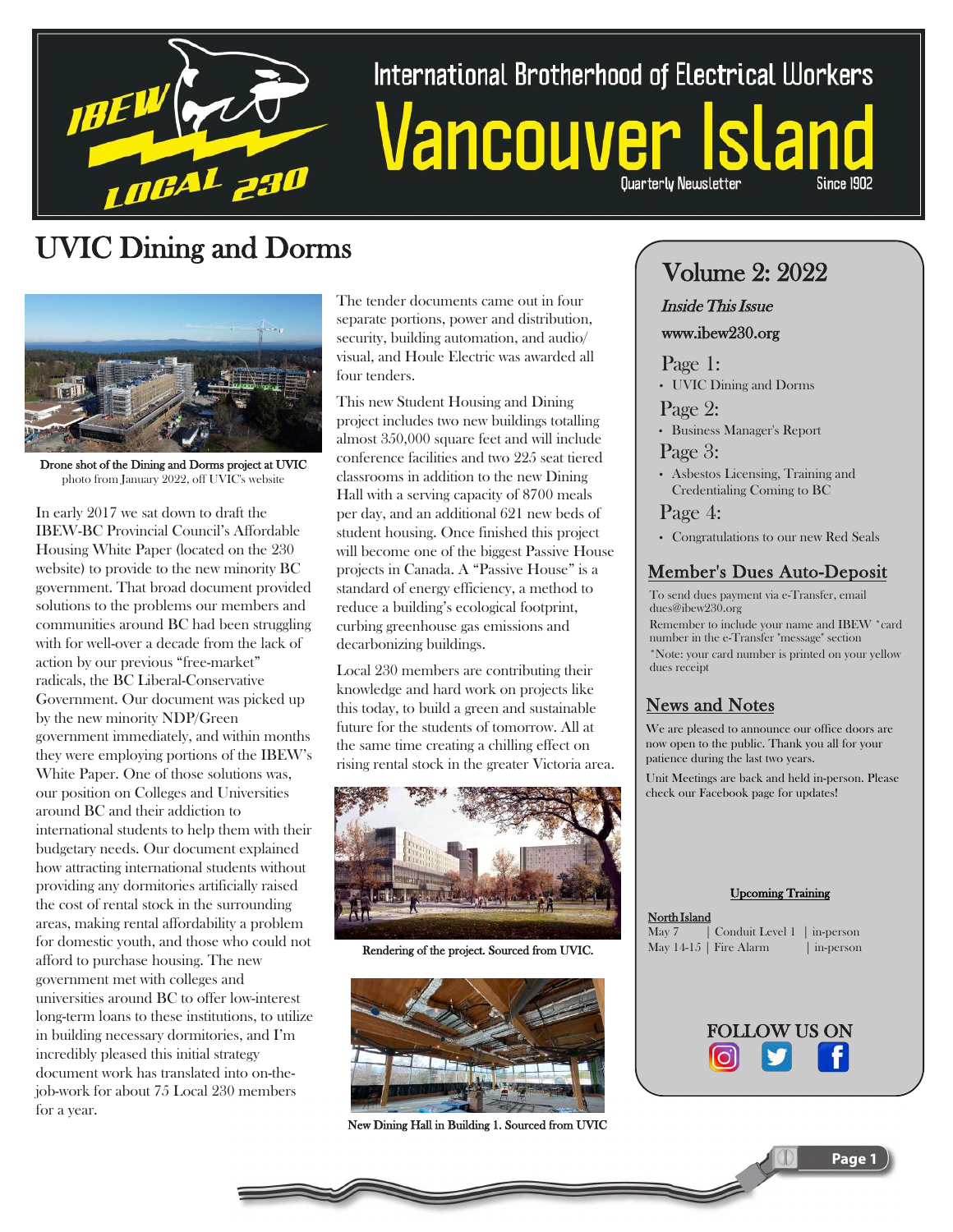### Business Manager's Report



Phil Venoit, Business Manager/Financial Secretary

Earlier this year Treasurer Livingston and I presented a \$5,000 cheque to the Red Cross for BC flood relief, with the Provincial and Federal Governments matching, the cheque became \$15,000 to help those in the lower mainland from the devastation we all witnessed. The idea of "paying it forward" is important, as sooner or later we will be in a situation where the ground below us or the water around us will shake a little and create a whole host of problems we will need to rely on those we've helped in the past in turn to help us. A collective making those who call BC their home stronger for it.

I've appointed a new Shop Steward in the Weapons Shop at FMF Dockyard Daryl Smith. Like most institutionalized workplaces around the country employing older workers are capitalizing on extended periods away from work to use as a retirement barometer, and so many changes are occurring with the workforce including changing out a good number of our stewards. Thanks, Daryl, for stepping up!

We received WorksafeBC's draft policy on our **Get** Flushed Campaign. The BC's Building Trades recognized the need to raise the standards for all construction trades to a level of human respect and dignity that would equal any other workplace standard for washroom facilities.

I may have once again overstepped in the colour of my language and passion on the belief that our members deserve the same basic dignity in a lit, heated, flushable, water closet with dispensable soap, paper towels, hot and cold running water to properly wash our hands before and after, if necessary. Along with other simple common-sense practices like a posted cleaning and maintenance schedule like all restaurants, gas stations, and workplaces in BC. Based on the interim report, I thought it was important to change the tone in the conversation, so we purchased a few "outhouse" wall calendars and sent them off to some WorksafeBC bureaucrats with a simple note explaining, "let's get this done this year." And we will continue to attempt to move this forward to bring about some common decency for all construction workers in BC. But I need your help! I want you to send me pictures of your worst maintained johnny on the spot porta-potty on your



Manager. The pictures need to be before you used (or hopefully refused to use) the facilities. I'm not looking forward to receiving these pictures, but I think they are necessary to help WorksafeBC and the government understand what construction workers have to deal with while deemed essential during a global pandemic. The construction industry has been deemed "essential" while treating its workforce like they are "disposable," it's bullshit and it needs to change. This will help with that change. If I receive enough great pictures maybe, we will make our own calendar for 2023 to distribute it appropriately and continue the campaign until this gets the recognition and changes it deserves.

We signed Long Electric to the Inside Construction **Agreement** as Brother Maarty Long has started an electrical contracting firm and made "the Right Choice" to sign with the Union moving forward. Brother Long's business model is to continue in the residential and light commercial marketplace South Island and is making great inroads in the Westshore communities. We also signed Tribute Electric out of Nanaimo to the Inside Construction Agreement as well who work more in the utilities and high voltage industry.

At the Joint Electrical Health and Welfare meeting we reviewed the statistics from EQ Care, for the first 4 months, since it's implementation. Of 1367 members, 52 people have registered (or 3%). There were 16 medical consultations: 13% of those were held between the hours of 9:00 AM and 5:00 PM, 56% were held between 5:00 PM and 11:00 PM, and 31% were held between 11:00PM and 9:00 AM. In terms of member satisfaction and wait times, 92% of the patients rated their experience with five stars, 98% waited less than 2 minutes to see a Care manager and 72% waited less than 15 minutes to see a doctor, (18% waited 15-25 minutes, and 10% waited longer than 25 minutes). Online medical consultations have been coming for years, but COVID-19 really pushed the roll-out of the service, and looking at early results, it appears to be successful so far. If you are having difficulty in accessing your G.P. or having difficulty finding medical help, please try out this service. Then please fill out the survey afterward so we can continue to provide ever better services to you, the members.

The Joint Bursary Committee met to provide for the continuing No Meeting required due to C-19 for your schoolbooks and bursaries policy. The next meeting is scheduled for late June please keep an eye on the Newsletter for updates or changes on this policy. This is also a reminder to all apprentices to get your application in within 90 days of finishing school or you run the risk of not receiving the bursary and associated book money. We are currently reviewing the college "required" books at all public colleges and universities to see if we can possibly increase the book allowance reimbursement for each school year. The difficulty is the colleges do not appear to be requiring the same books, so we will likely be looking at a simple capped value, but will still require the receipts.

#### The end of year report from the Industry Training

Authority is out and Local 230 performed well in terms of Province-wide Sponsorship. We are the 9th largest sponsor with 258 registered apprentices.

We are the 4th largest sponsor of women apprenticeships at 13%.

We are ranked as the 10th largest sponsor of Indigenous Apprenticeship at 7%.

This is a great achievement, moving us to better mirror our communities is an important step for Local 230 to make.

The BCBCBTU Wage Policy Meeting resulted in the construction unions accepting and adopting the Labour Relations Board Agreement between the CLRA and BCBCBTU outlining our requirements for the upcoming year in construction bargaining. Both Parties are due to present their proposals on June 1st and we have 97 days set aside scheduled until April 30th, 2023, to bargain a renewal to 48 Provincial Construction Agreements.

The Vancouver Island Metal Trades Council has met too many times to count over the last four months, to discuss severance issues and the calculations the employer has been using to determine the pay-out, vacation credits and their calculations, the non-payment of the 5-Day Sick Pay/Leave matter, pending arbitration between the three companies, and the current round of bargaining. The company's position in bargaining has been nothing less than disrespectful of our collective membership that has played out like a bad joke on themselves, if they had of only approached the unions with the respect we collectively deserve, we could have resolved this in a month. Instead, it took a year for them to move off a 0% increase when our members had to work round the clock throughout a pandemic. So, the message was for all your efforts were worth nothing, zero, zilch. That's just horrible messaging in terms of what they think of the skills and abilities and loyalty our membership has shown. At the time of writing, the members have voted 98% of strike action and the Company's last and final offer was rejected by the membership, and we have countered with a reasonable offer we believe will be acceptable by the members.

#### With COVID restrictions being lifted we will be

increasing our organizing efforts; I've hired two new organizers Russ Alexander for the South Island and Rob Mangat to help with the North Island. Please welcome them and assist with any pertinent information. Our new organizers and business staff attended the IBEW Winter School on "Grass Roots Organizing" to help them with their new workload.

#### We also held two full classes of Code of Excellence and one class of Mental Health Awareness for the

members at the end of February with International Instructor Jim Watson. Thanks to the members who continue to better themselves and our Local 230 community with knowledge, and thanks to Brother Jim! It's always a pleasure, and a treasure when you come out to the Island to educate 230 members!

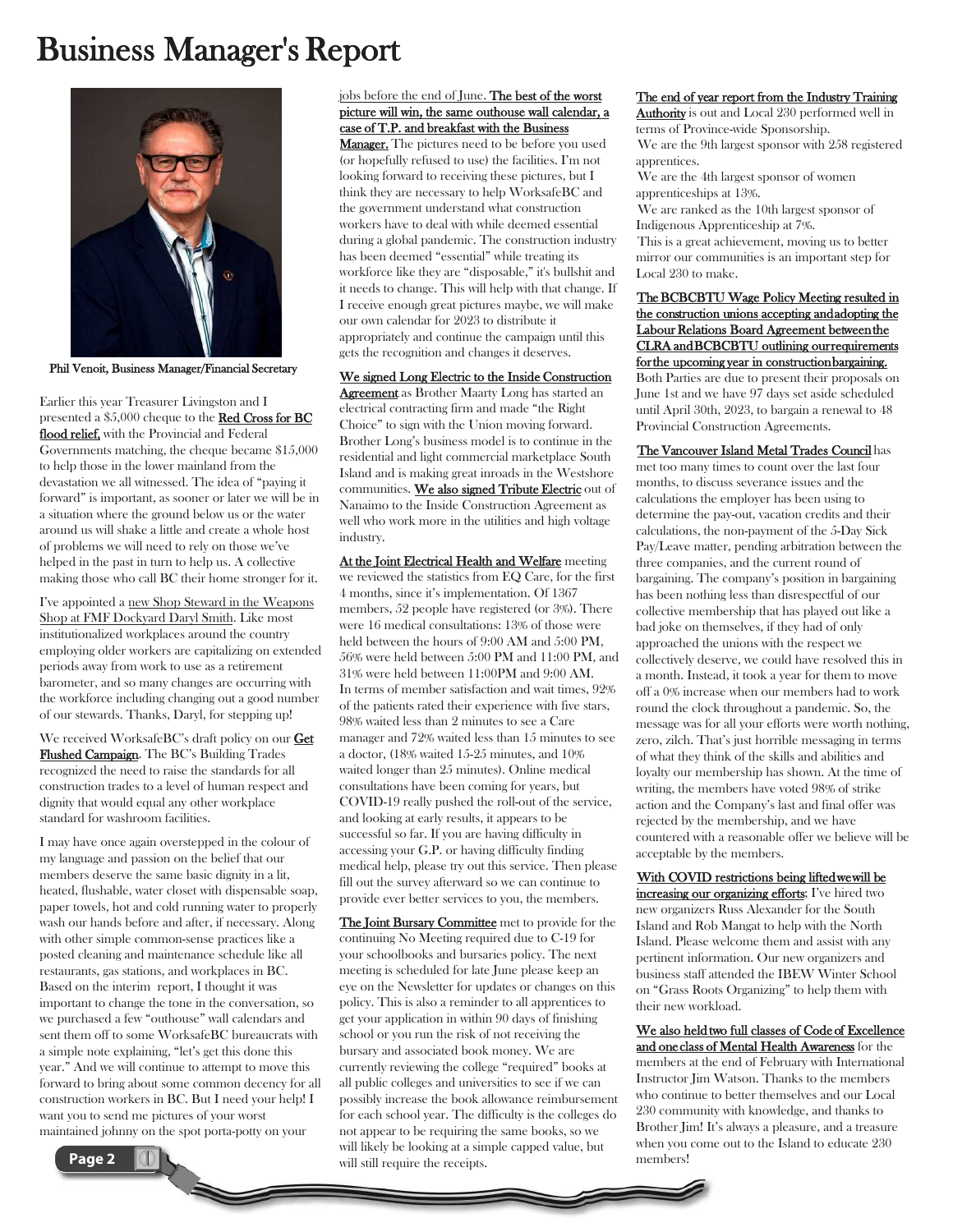### Asbestos Licensing, Training and Credentialing Coming to BC

Asbestos is a fibrous rock material mined around the world for thousands of years. It has fantastic heat resistant and binding qualities. That's why right up until a couple years ago we could buy it in our vehicle brake pads, or crayons for our kids. Asbestos has been widely used in construction building materials for the past century. It exists as the same great binding agent in our lathe and plaster walls, and some pre-90's drywall, insulation, floor tiles, roof shingles, concrete pipe, and many conductors used asbestos cloth woven on the outer sheathing. That is why construction workers and electricians have been the most vulnerable over the years of being exposed to asbestos fibers and contracting asbestosis and mesothelioma, resulting in the hardening of the lungs. We've been renovating those same buildings for decades, waiting for us to cut into those walls to install our easy boxes, to pull our data lines and conductors through disturbing that asbestos dust, pulling it through directly towards us.

Hundreds of years ago the Parisian fire department used the material as clothing to



Asbestos even made it into pop culture!

protect their firemen. Italy used it as a binding agent in their paper money for durability, but stopped after understanding the human consequences. Four thousand years ago, the Greeks used it to wrap their dead to separate their ashes from wood ashes in their funeral pyres.

They took note and wrote of the breathing disease the blanket weavers would be ailed with and made masks of goat bladders with holes poked in them to act as a form of respirator to protect the workers. This isn't much better than some asbestos abatement contractors working throughout the lower mainland over the past two decades.

For example, WorksafeBC had fined the owners of Seattle Environmental Consulting Ltd. and several other companies owned by the same persons 237 times over a period from 2009-2012 for exposing their workers at least 51 times to the material during renovation or demolition, totaling over \$500,000 in fines. That is why the BC provincial government recently introduced Bill 5 – 2022: Workers Compensation Amendment Act, 2022, which proposes new protections to help keep workers safe from the danger of asbestos. The proposed amendments include the establishment of requirements that asbestos abatement contractors must be licensed to operate in British Columbia, and that workers and employers who perform this work must complete mandatory safety training and certification. The bill is currently being considered by the BC Legislative Assembly. Upon passage of the bill, WorkSafeBC will implement the new requirements, which would include, developing the standards that asbestos safety training and certification programs must comply with, and developing a licensing regimen for abatement contractors. While other provinces have taken steps to improve the safe handling of asbestos, B.C. will be the first jurisdiction in Canada to implement a licensing requirement. In 2021, asbestos exposure was a contributing factor in 53 of 161 workplace deaths.



Russian asbestos mining company, Uralasbest, puts Trump's face on the side of their packaging. The photo is from a Facebook post. Only Russia would tout Trump's lies of asbestos being 100% safe.

We presented our views recently to the Labour Minister which can be read on our Local 230 website and applaud the BC NDP for moving this file in the right direction, but we also know we need to continue to push this file further to help ensure we have the best protections possible for our members and all who work in our industries. The IBEW in BC has been actively advocating on behalf of our membership for decades to make many of these changes, like requiring all federal, provincial, and municipal public buildings be audited to determine if and where they have asbestos located in their buildings, so they can be responsibly and methodically abated, as well as requiring all construction and shipyard apprentices take asbestos awareness training throughout their apprenticeship, and lastly, designating the last week of April as Asbestos Awareness Week to coincide with April 28th, the Day of Mourning. The day that over 100 countries around the world gather to pay respects for those who lost their lives at work, and commit to making work a safer place for those who continue on. Our work carries on.